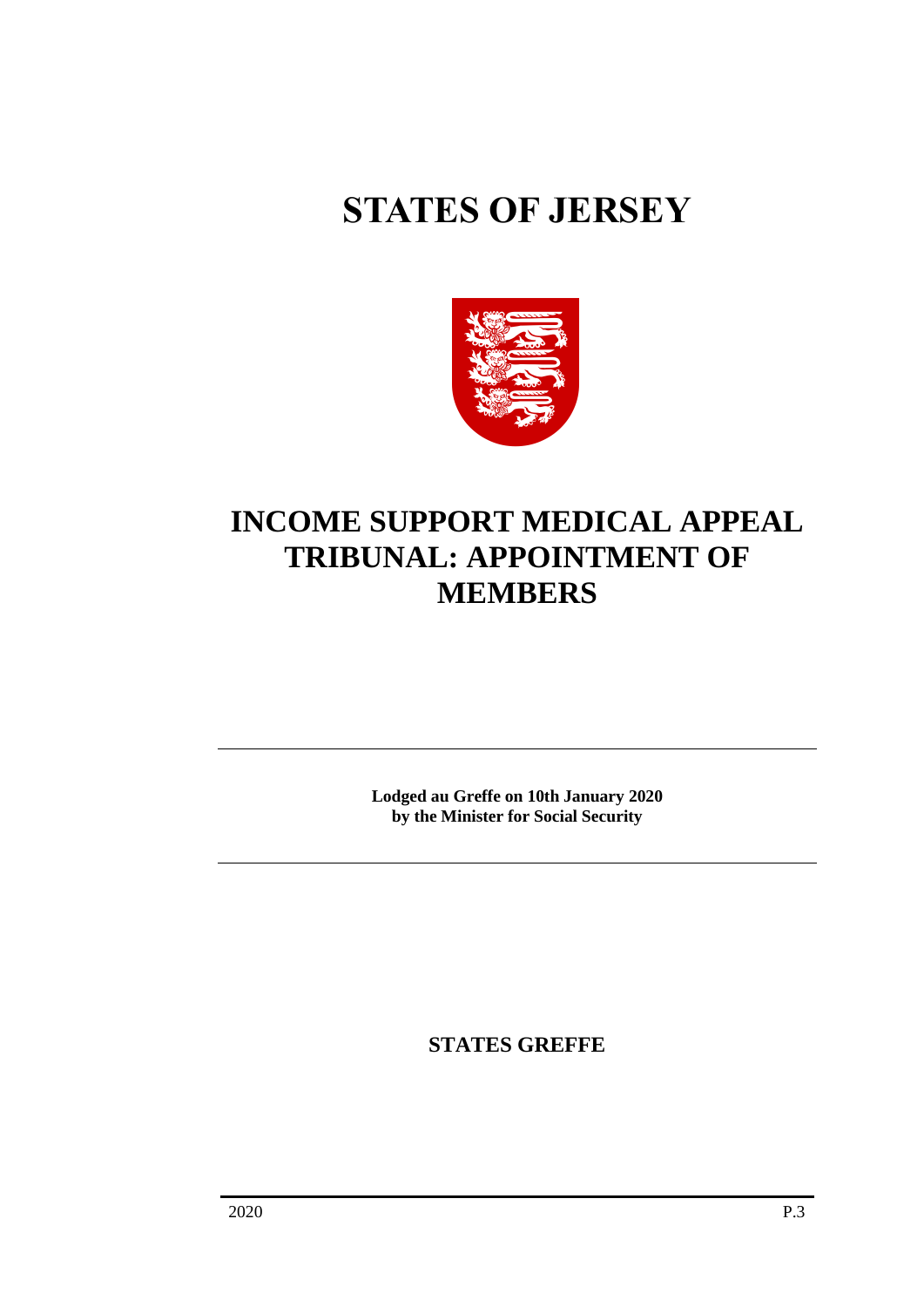### **PROPOSITION**

#### **THE STATES are asked to decide whether they are of opinion** −

to appoint, in accordance with Article 9 of the Income Support (Jersey) Law 2007, further to a process overseen by the Jersey Appointments Commission, the following persons as members of the Income Support Medical Appeal Tribunal for a  $\overline{5}$  year period –

> Dr. Martin Barrett Medical Practitioner<br>Mr. Robert Douglas Lay member Mr. Robert Douglas Lay member<br>Mr. Keith Graham Lay member. Mr. Keith Graham

MINISTER FOR SOCIAL SECURITY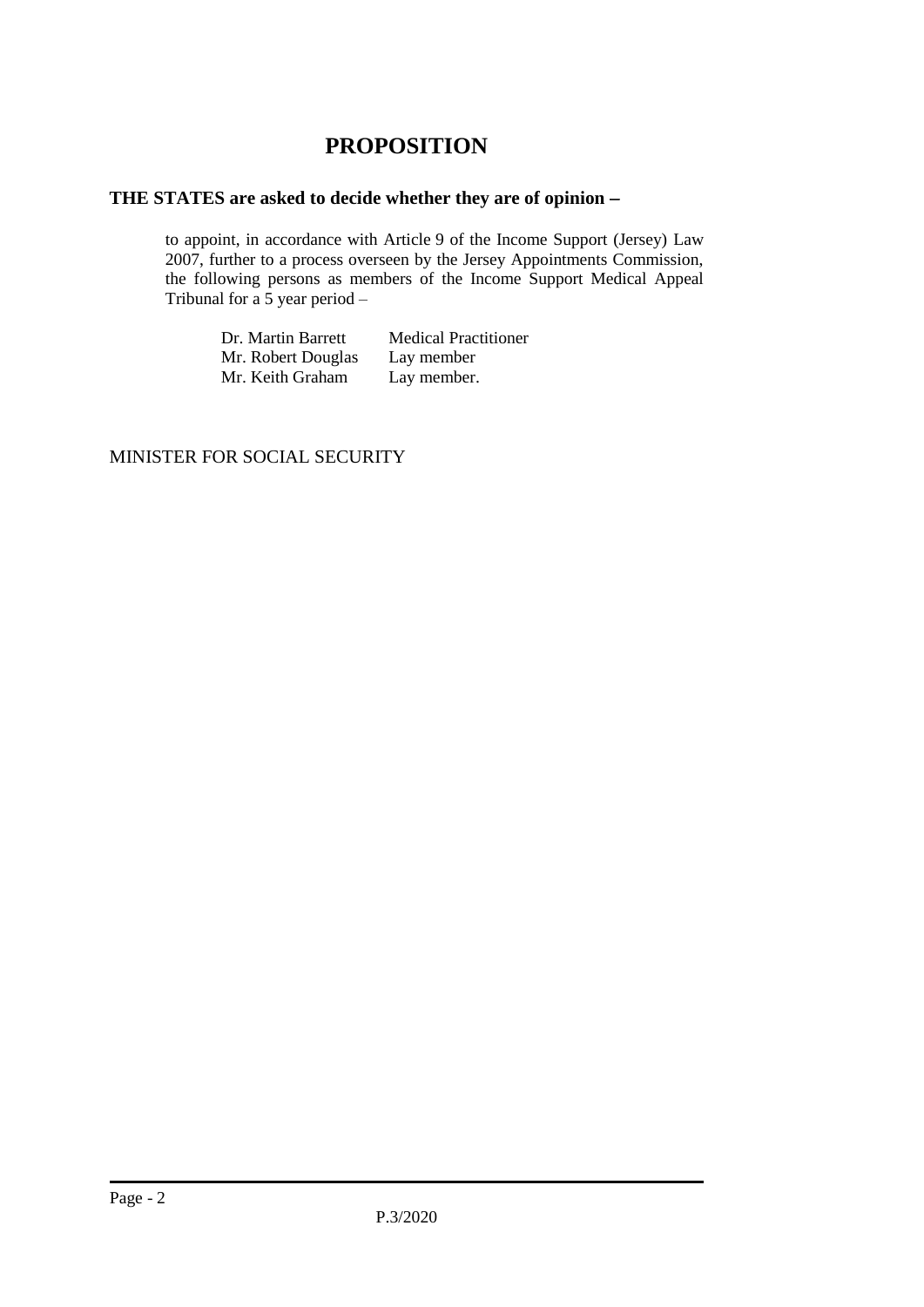#### **REPORT**

#### **1. Background**

Article 15 of the [Income Support \(General Provisions\) \(Jersey\) Order 2008](https://www.jerseylaw.je/laws/revised/Pages/26.550.20.aspx) provides for the composition of the Income Support Medical Appeal Tribunal ("ISMAT") and the terms of appointment of its members.

The ISMAT hears appeals on the award of the Impairment Component under the Income Support system and any other decisions made on medical grounds. It may also hear appeals regarding care requirements for Home Carer's Allowance and the care assessments for Long-Term Care. The Tribunal will review all facts placed before it by the Appellant and the Minister for Social Security and may confirm, reverse or vary the decision made by Determining Officers.

The ISMAT consists of a Chair (or a Deputy Chair) holding a qualification in law, a medical practitioner and a lay member.

Medical practitioners appointed to the ISMAT must be currently licensed to practice medicine with the UK's General Medical Council. The role of the medical practitioner is to help the Tribunal interpret and understand specific clinical information and its relevance or not in the determination.

The lay member must have experience either through their work, from having cared for someone, or because of their own situation, of the needs of someone with a disability. Panel members use this experience to interpret the information provided and consider whether a reasonable assessment has been made.

This report recommends the reappointment of a medical practitioner and 2 lay members.

#### **2. Tribunals**

The Minister is responsible for the constitution of 3 different Tribunal Panels, the Social Security Medical Appeal Tribunal ("SSMAT"), the Social Security Tribunal ("SST") and the Income Support Medical Appeal Tribunal ("ISMAT"). Where appropriate, Panel members are appointed to other Tribunals, ensuring a stronger pool available for each Tribunal.

#### **3. Terms of appointment**

The Income Support (General Provisions) (Jersey) Order 2008 provides that members of the Tribunal are appointed by the States on the recommendation of the Minister, after consultation with the Jersey Appointments Commission.

The Minister therefore recommends the appointment of –

- Dr. Martin Barrett
- Mr. Robert Douglas
- Mr. Keith Graham.

The initial term of office is 5 years. An appointed member is then eligible for re-appointment for a further 4 years to comply with the Appointments Commission's guidance of a maximum of 9 years served.